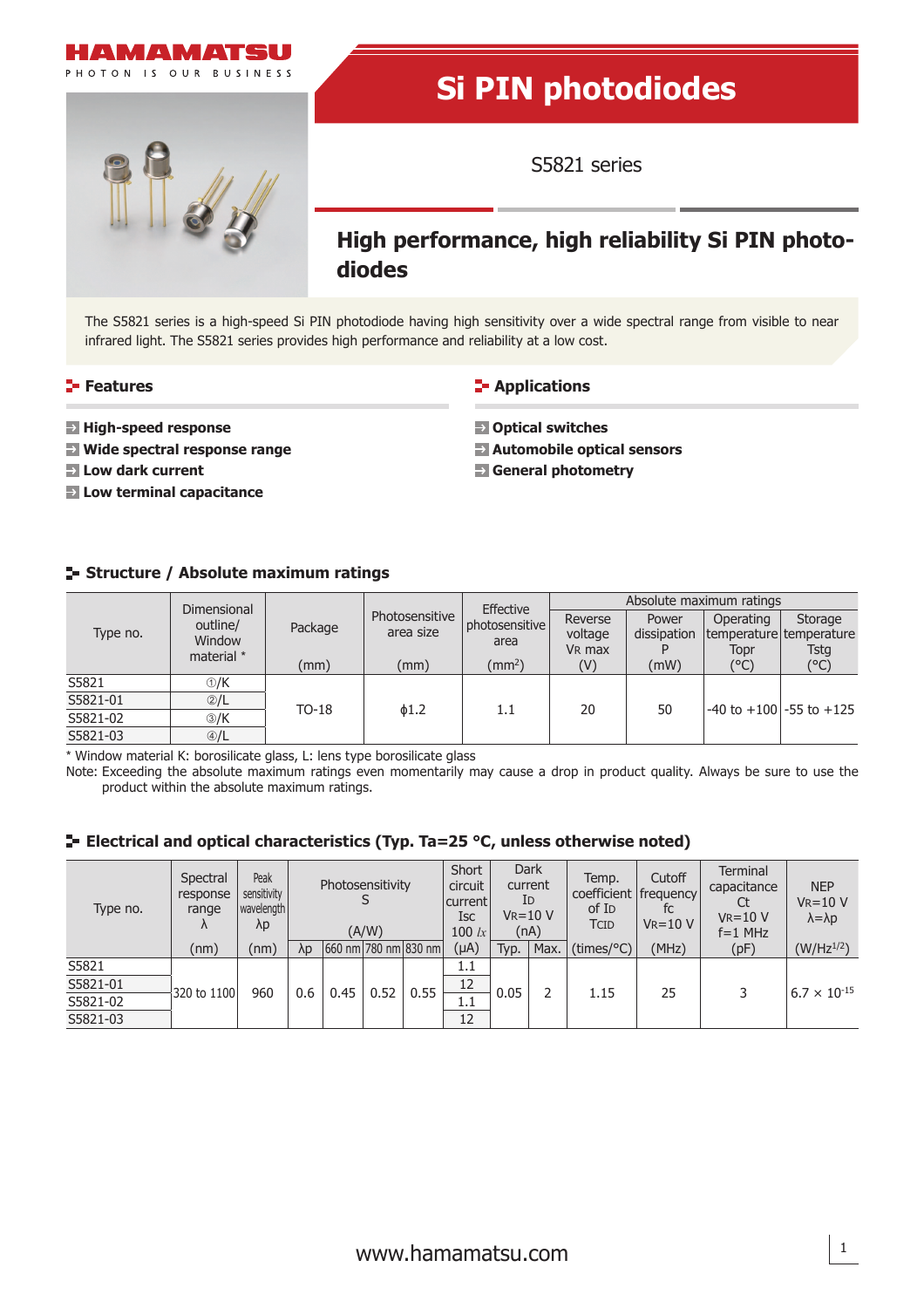





Relative sensitivity







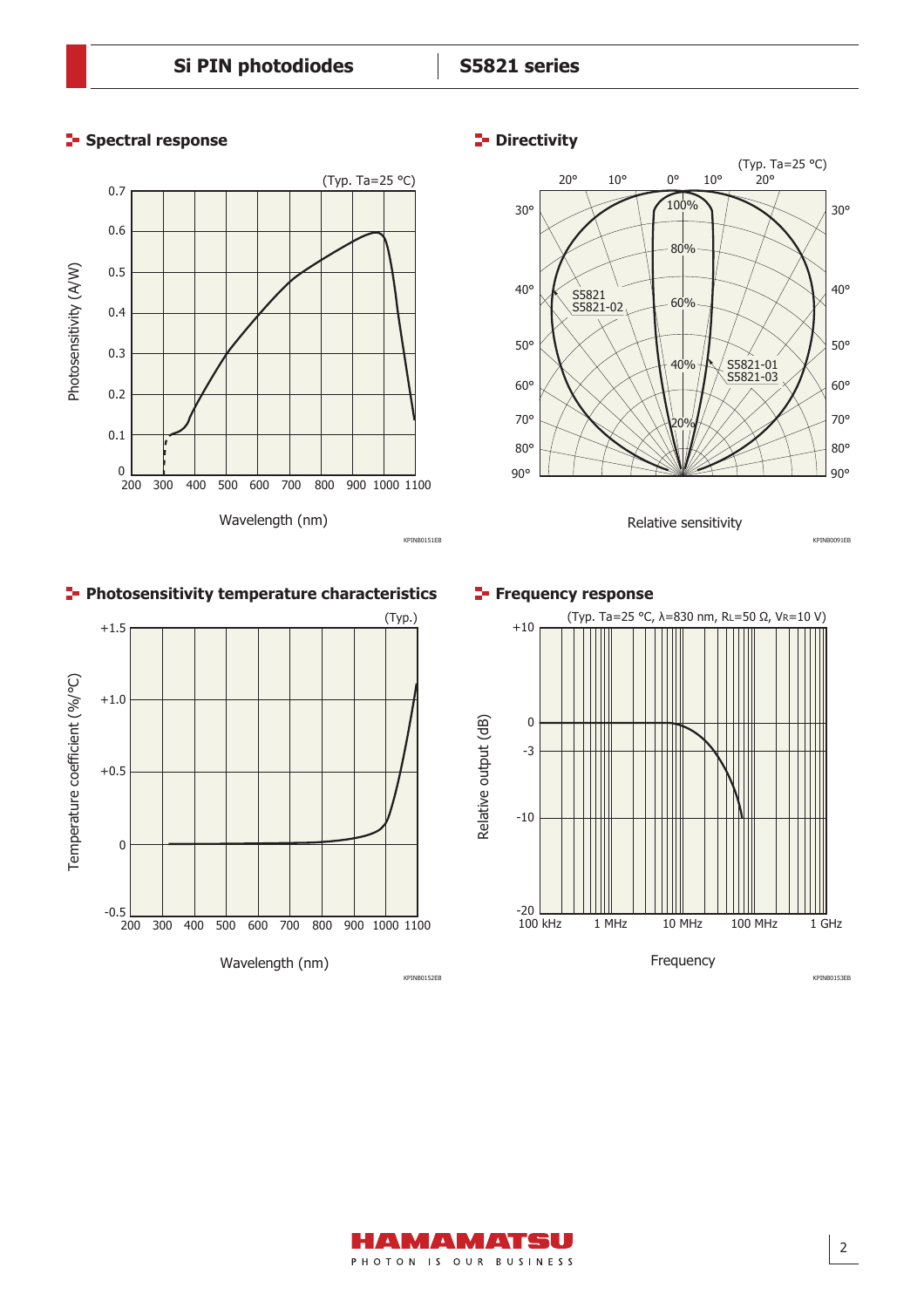

# **Cutoff frequency vs. reverse voltage <b>CE** Dark current vs. reverse voltage





# **Terminal capacitance vs. reverse voltage**



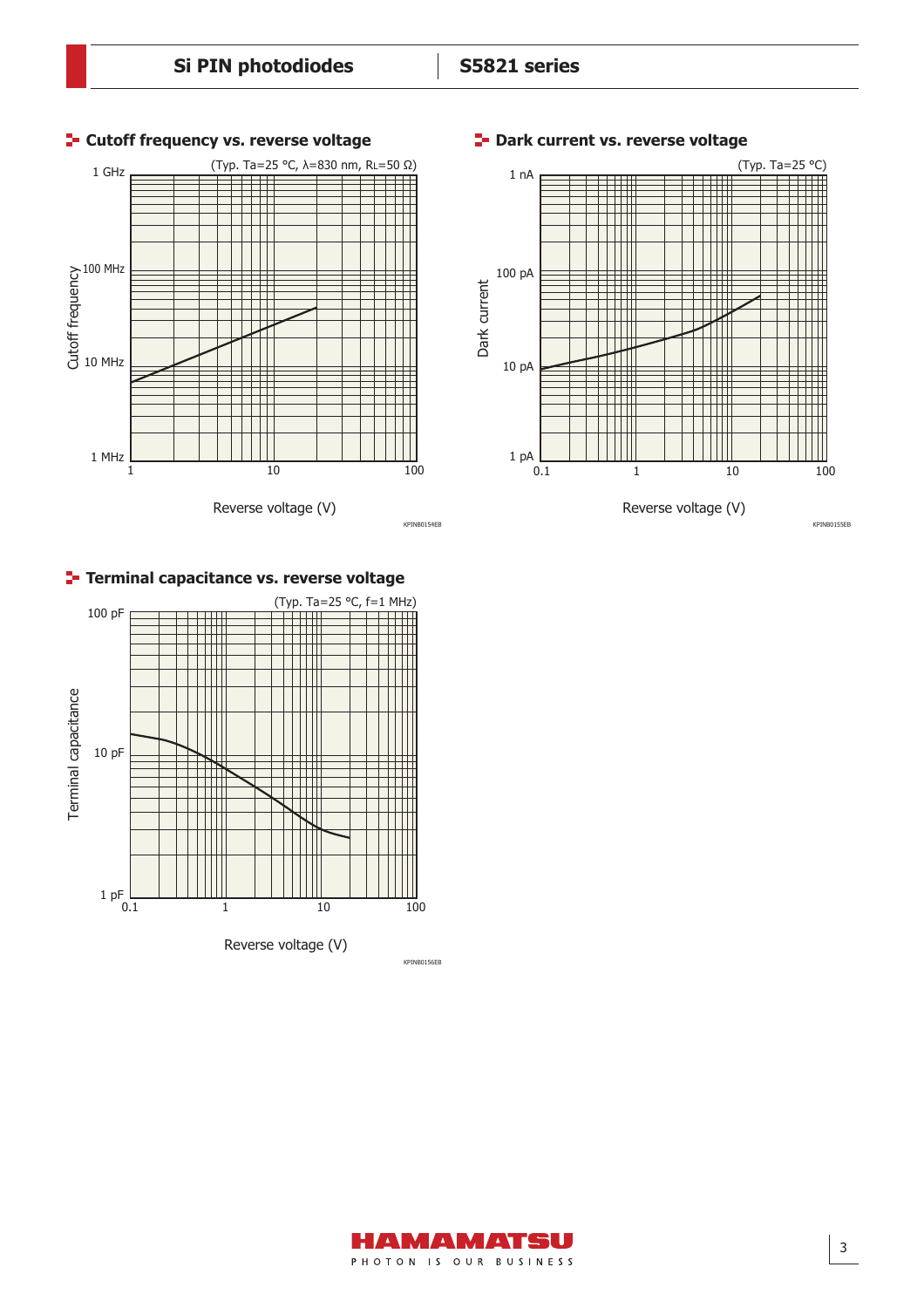# **<sup>1</sup>** Dimensional outlines (unit: mm)





4